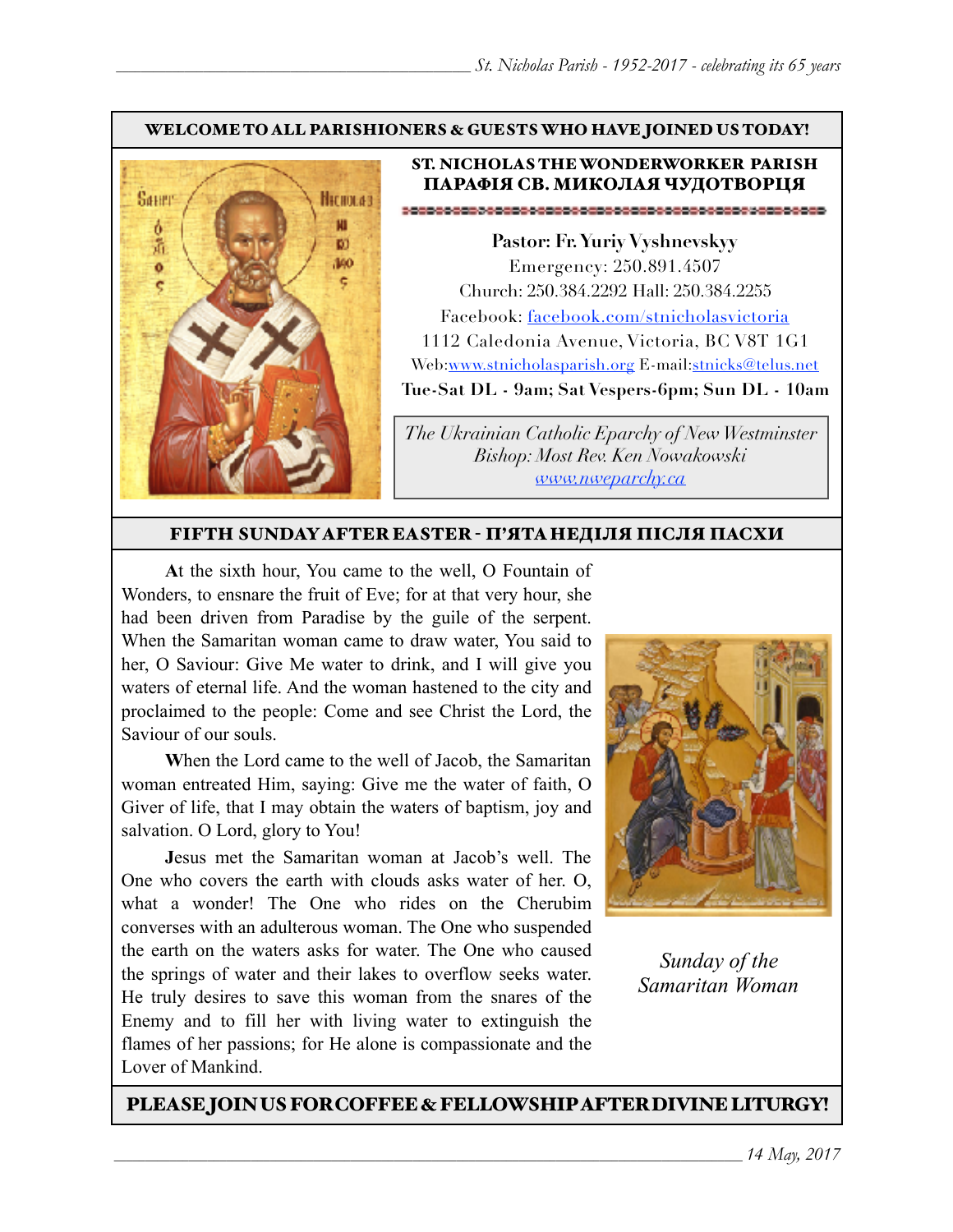|                                                                                                                                                                                                                                                                                                                                                                                                                                               |                                                                                                                                                                                                                                                                                                           | <b>SUNDAY HYMNS</b>                                                       |                                                                         |                                                               |                          |  |
|-----------------------------------------------------------------------------------------------------------------------------------------------------------------------------------------------------------------------------------------------------------------------------------------------------------------------------------------------------------------------------------------------------------------------------------------------|-----------------------------------------------------------------------------------------------------------------------------------------------------------------------------------------------------------------------------------------------------------------------------------------------------------|---------------------------------------------------------------------------|-------------------------------------------------------------------------|---------------------------------------------------------------|--------------------------|--|
| <b>OPENING HYMN</b>                                                                                                                                                                                                                                                                                                                                                                                                                           |                                                                                                                                                                                                                                                                                                           | Христос Воскрес! ПІд небозвід/The Lord is Risen from the Dead pg. 198-199 |                                                                         |                                                               |                          |  |
| <b>COMMUNION HYMN</b>                                                                                                                                                                                                                                                                                                                                                                                                                         |                                                                                                                                                                                                                                                                                                           |                                                                           | Христос Воскрес! Ликуйте Нині/Rejoice! For Christ Is Risen! pg. 196-197 |                                                               |                          |  |
| <b>CLOSING HYMN</b>                                                                                                                                                                                                                                                                                                                                                                                                                           |                                                                                                                                                                                                                                                                                                           |                                                                           |                                                                         | Христос Воскрес! Радість з Неба / Let All Profess pg. 202-202 |                          |  |
|                                                                                                                                                                                                                                                                                                                                                                                                                                               | Please join us today in singing our Sunday hymns!                                                                                                                                                                                                                                                         |                                                                           |                                                                         |                                                               |                          |  |
|                                                                                                                                                                                                                                                                                                                                                                                                                                               |                                                                                                                                                                                                                                                                                                           |                                                                           | <b>SUNDAY &amp; DAILY SCHEDULE</b>                                      |                                                               |                          |  |
| SUNDAY, May 14                                                                                                                                                                                                                                                                                                                                                                                                                                |                                                                                                                                                                                                                                                                                                           | Divine Liturgy - for the Parishioners of St Nicholas Parish               |                                                                         |                                                               | 10:00 AM                 |  |
| MONDAY, May 15                                                                                                                                                                                                                                                                                                                                                                                                                                |                                                                                                                                                                                                                                                                                                           | <b>NO SERVICES</b>                                                        |                                                                         |                                                               |                          |  |
| TUESDAY, May 16                                                                                                                                                                                                                                                                                                                                                                                                                               |                                                                                                                                                                                                                                                                                                           |                                                                           | Divine Liturgy of St. John Chrysostom                                   |                                                               |                          |  |
| WEDNESDAY, May 17                                                                                                                                                                                                                                                                                                                                                                                                                             |                                                                                                                                                                                                                                                                                                           |                                                                           | Divine Liturgy of St. John Chrysostom                                   |                                                               | 9:00 AM                  |  |
| THURSDAY, May 18                                                                                                                                                                                                                                                                                                                                                                                                                              |                                                                                                                                                                                                                                                                                                           | Divine Liturgy of St. John Chrysostom / Moleben                           |                                                                         |                                                               | 9AM/5PM                  |  |
| FRIDAY, May 19                                                                                                                                                                                                                                                                                                                                                                                                                                |                                                                                                                                                                                                                                                                                                           | Divine Liturgy of St. John Chrysostom                                     |                                                                         | 9:00 AM                                                       |                          |  |
| SATURDAY, May 20                                                                                                                                                                                                                                                                                                                                                                                                                              |                                                                                                                                                                                                                                                                                                           |                                                                           | Divine Liturgy of St. John Chrysostom<br><b>Vespers</b>                 |                                                               | 9:00 AM<br>6:00 PM       |  |
| SUNDAY, May 21                                                                                                                                                                                                                                                                                                                                                                                                                                |                                                                                                                                                                                                                                                                                                           |                                                                           | Divine Liturgy - for the Parishioners of St Nicholas Parish             |                                                               | 10:00 AM                 |  |
| Please Note: to request a Divine Liturgy for a special intention, please see Fr. Yuriy to arrange for it!                                                                                                                                                                                                                                                                                                                                     |                                                                                                                                                                                                                                                                                                           |                                                                           |                                                                         |                                                               |                          |  |
|                                                                                                                                                                                                                                                                                                                                                                                                                                               |                                                                                                                                                                                                                                                                                                           |                                                                           | <b>SUNDAY EPISTLE READERS</b>                                           |                                                               |                          |  |
| <b>DATE</b>                                                                                                                                                                                                                                                                                                                                                                                                                                   | <b>READING</b>                                                                                                                                                                                                                                                                                            |                                                                           |                                                                         | <b>UKRAINIAN</b><br><b>ENGLISH</b>                            |                          |  |
| SUNDAY, May 14                                                                                                                                                                                                                                                                                                                                                                                                                                | Act. 11: 19-30                                                                                                                                                                                                                                                                                            | Motria Koropecky                                                          |                                                                         |                                                               | Graciela Spaciuk-Schwarz |  |
| SUNDAY, May 21                                                                                                                                                                                                                                                                                                                                                                                                                                | Act. 16: 16-34                                                                                                                                                                                                                                                                                            |                                                                           | Yuliya Pelekhata                                                        | William Vanderven                                             |                          |  |
| SUNDAY, May 28                                                                                                                                                                                                                                                                                                                                                                                                                                | Act.2:16-18;28-36                                                                                                                                                                                                                                                                                         | Glikeria Iwanuck                                                          |                                                                         | Marian Chalifoux                                              |                          |  |
| SUNDAY, June 4                                                                                                                                                                                                                                                                                                                                                                                                                                | Act. 2: 1-11                                                                                                                                                                                                                                                                                              | Andrij Pelekhatyi3                                                        |                                                                         |                                                               | Robert Herchak           |  |
|                                                                                                                                                                                                                                                                                                                                                                                                                                               | Thank you, Epistle readers, for your service in proclaiming God's Word!                                                                                                                                                                                                                                   |                                                                           |                                                                         |                                                               |                          |  |
| <b>PARISH COUNCIL EXECUTIVE</b>                                                                                                                                                                                                                                                                                                                                                                                                               |                                                                                                                                                                                                                                                                                                           |                                                                           | <b>PASTORAL MINISTRY &amp; HOLY MYSTERIES</b>                           |                                                               |                          |  |
| CHAIRPERSONAlec Rossa - 250.472.3374<br>SECRETARYCindy Lazaruk - 778.677.9072<br>TREASURERWilliam Vanderven - 250.478.1458<br>FINANCIAL SECRETARYDavid Newberry - 250.598.8197<br>FUNDRAISING/HALL RENTALRobert Herchak - 250.386.7872<br>MAINTENANCEMurray Chapman - 250.658.4769<br>LITURGICAL COMMITTEEMotria Koropecky - 250.658.3051<br>MEMBER AT LARGELiliia Palyvoda - 250.857.1683<br>VIBRANT PARISHDarlene DeMerchant - 250.727.3837 | BAPTISMSby appointment<br>MARRIAGESsix months notice should<br>be given to the parish priest, and he should be<br>contacted before any other arrangements are made<br>FUNERALSby appointment<br><b>Requests &amp; Wills:</b> Leaving a bequeath is a process of giving a donation through your will It is |                                                                           |                                                                         |                                                               |                          |  |

Bequests & Wills: Leaving a bequeath is a process of giving a donation through your will. It is simply a distribution from your estate to a charitable organization through your last will and testament. It can be as small or as large a donation as you wish. It is important that you talk to your lawyer about the process. In your kindness please remember St Nicholas the Wonderworker Ukrainian Catholic Church in your bequeath and will. If anyone wishes to make such a bequeath in their will, the following clause may be included or added to a will: "I give, devise, and bequeath to St Nicholas the Wonderworker Ukrainian Catholic Parish - 1112 Caledonia Avenue, Victoria BC, V8T 1G1, the sum of \$  $\qquad \qquad$  (or  $\qquad \qquad$  % of my estate), to be used for the benefit of the parish and it's pastoral activities."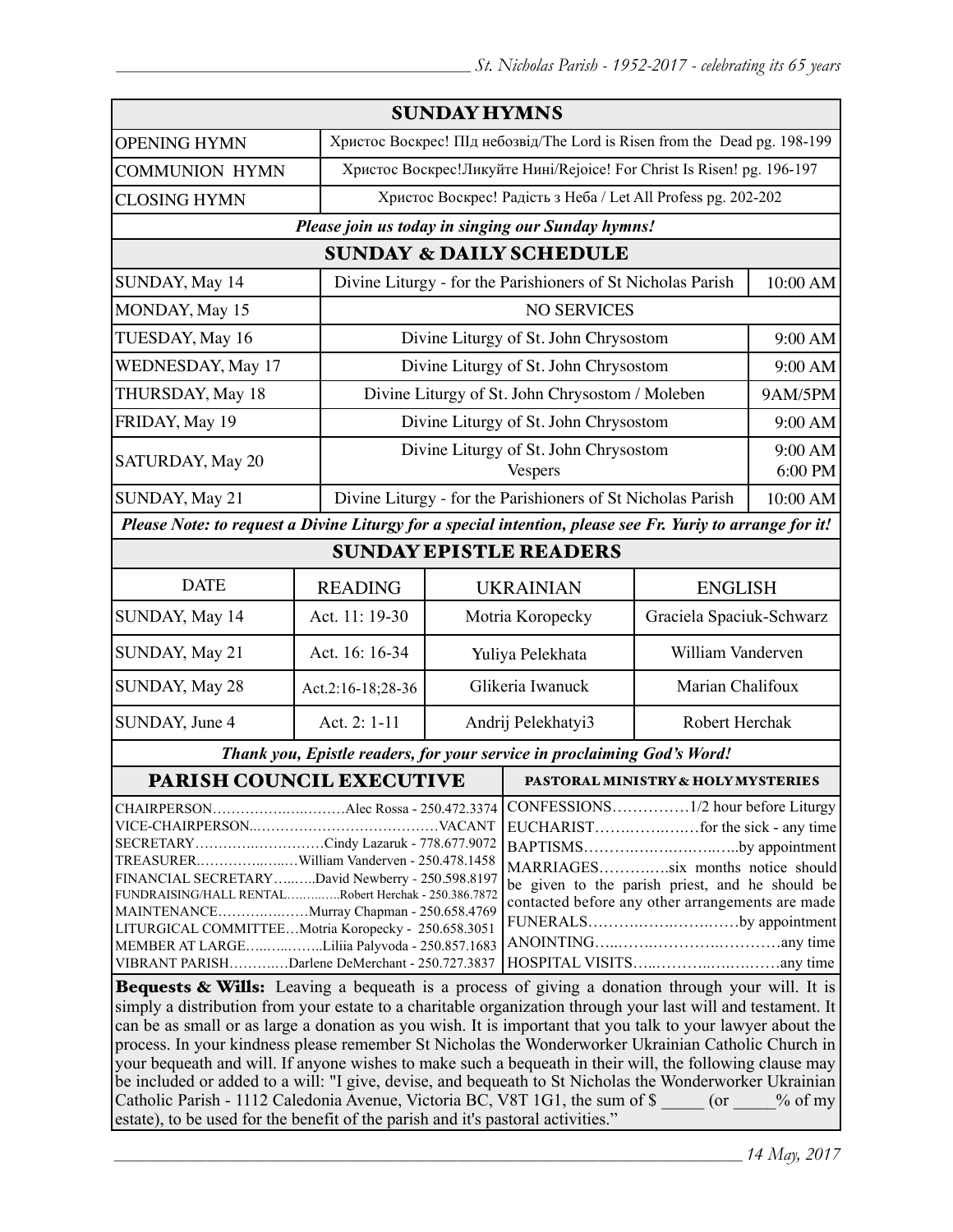## **Vibrant Parish Prayer**

**O** God, Creator of Heaven and Earth! Because of your indescribable love for us, you sent your Only-Begotten Son, Our Lord and Saviour, Jesus Christ - The Way, The Truth, and The Life and our Salvation. In His name, we turn to You. Strengthen our hearts and minds in Christian love and in unity of purpose as we strive to build a Vibrant Parish. Give us the grace to model our lives according to the Word of God. Instill in us the desire to pray and to celebrate the Holy Mysteries as one Christian Family in our Parish Community. Inspire us to follow Your great command to be a servant to the less fortunate among us! Grant this, O Lord, through the mercies and love for mankind of Your Only-Begotten Son with whom You are blessed, together with Your All-Holy, Good and Life-Giving Spirit, now and forever and ever. Amen!



# **The Vibrant Parish**

**A Place To Encounter The Living Christ** Through the word, the Holy Mysteries & Prayer, Serving One's Neighbor, Leadership Fostering & Serving Unity and Missionary Spirit (His Beatitude Sviatoslav)



## **Молитва Живої Парафії**

**Г**осподи Ісусе Христе, Пастирю Добрий, як колись Ти пригорнув заблуканих овечок, щоб вони пізнали Твій голос і були Твоїм стадом, так і сьогодні глянь ласкаво з небесних висот на нашу парафію та зішли на неї Твого Святого Духа, щоб вона була місцем пізнання радості Доброї Новини. Скріплюй нас Твоєю присутністю та єднай нас кожночасно в молитві. Даруй нам духа служіння ближньому, щоб у нашій парафії кожний міг зустріти Тебе, милостивого Бога. Благослови наш духовний провід Твоєю мудрістю і дай, щоб ніхто з нас не шкодував ні часу, ні талантів, ні матеріальних дібр для розбудови Твого царства. Єднай нас у мирі та злагоді, щоб ми були Твоєю спільнотою любові. Всели в нас місійного духа, щоб ми стали тим світилом євангельського слова, молитви і добрих діл, що кличе кожного до участі в Божественному житті, щоб славилося, Спасе, Твоє Ім'я з безначальним Твоїм Отцем та пресвятим, благим і животворящим Твоїм Духом нині, і повсякчас, і на віки віків. Амінь.

# DIVINE LITURGY PROPERS

*The Divine Liturgy - An Anthology for Worship: Liturgy - pg. 388-461; propers - pg. 535*

**Troparion, Tone 4:** When the disciples of the Lord learned from the angel\* the glorious news of the resurrection\* and cast off the ancestral condemnation,\* they proudly told the apostles:\* "Death has been plundered!\* Christ our God is risen,\* granting to the world great mercy."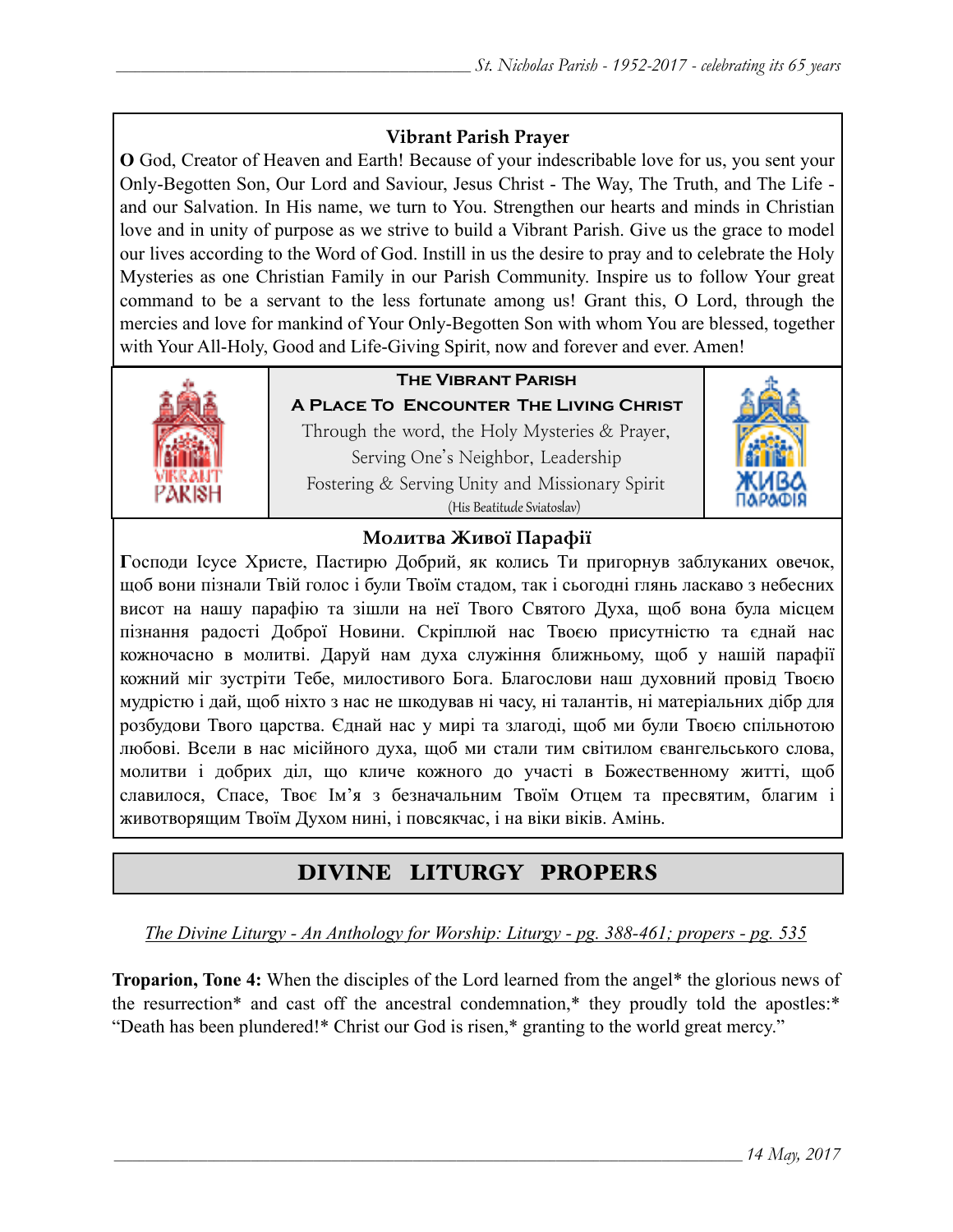**Troparion, Tone 8:** At the mid-point of the Feast, O Saviour,\* water my thirsty soul with streams of true godliness;\* for You cried out to all: Let any who thirst, come to Me and drink.\* O Source of Life, Christ our God, glory to You!

**Glory: Kontakion, Tone 8:** Drawn to the well by faith,\* the Samaritan woman beheld You, the Water of Wisdom,<sup>\*</sup> and drinking abundantly of You,<sup>\*</sup> she inherited the heavenly Kingdom for ever,\* becoming everlastingly glorious.

**Now: Kontakion, Tone 4:** At the mid-point of the Feast according to the Law,\* Maker of all things and Master,\* You said to those present, O Christ God:\* Come, and draw the water of immortality.\* And so we fall before You crying out with faith: Grant us Your mercies , for You are the source of our life.

**Prokeimenon, Tone 3:** Sing to our God, sing; sing to our King, sing. *Verse:* Clap your hands, all you nations; shout unto God with the voice of joy.

**Epistle - Acts 11:19-26; 29-30 - A reading from the Acts of the Apostles:** In those days the apostles who were scattered because of the persecution that took place over Stephen travelled as far as Phoenicia, Cyprus, and Antioch, and they spoke the word to no one except Jews. But among them were some men of Cyprus and Cyrene who, on coming to Antioch, spoke to the Hellenists also, proclaiming the Lord Jesus. The hand of the Lord was with them, and a great number became believers and turned to the Lord. News of this came to the ears of the church in Jerusalem, and they sent Barnabas to Antioch. When he came and saw the grace of God, he rejoiced, and he exhorted them all to remain faithful to the Lord with steadfast devotion; for he was a good man, full of the Holy Spirit and of faith. And a great many people were brought to the Lord. Then Barnabas went to Tarsus to look for Saul, and when he had found him, he brought him to Antioch. So it was that for an entire year they associated with the church and taught a great many people, and it was in Antioch that the disciples were first called 'Christians'. The disciples determined that according to their ability, each would send relief to the believers living in Judea; this they did, sending it to the elders by Barnabas and Saul.

**Alleluia, Tone 4:** *Verse:* Poise yourself and advance in triumph and reign in the cause of truth, and meekness, and justice. *Verse:* You have loved justice and hated iniquity.

**Gospel - John 4:5-42 -** At that time Jesus came to a town of Samaria called Sychar, near the plot of land that Jacob had given to his son Joseph. Jacob's well was there. Jesus, tired from his journey, sat down there at the well. It was about noon. A woman of Samaria came to draw water. Jesus said to her, "Give me a drink." His disciples had gone into the town to buy food. The Samaritan woman said to him, "How can you, a Jew, ask me, a Samaritan woman, for a drink?" (For Jews use nothing in common with Samaritans.) Jesus answered and said to her, "If you knew the gift of God and who is saying to you, 'Give me a drink,' you would have asked him and he would have given you living water." (The woman) said to him, "Sir, you do not even have a bucket and the cistern is deep; where then can you get this living water? Are you greater than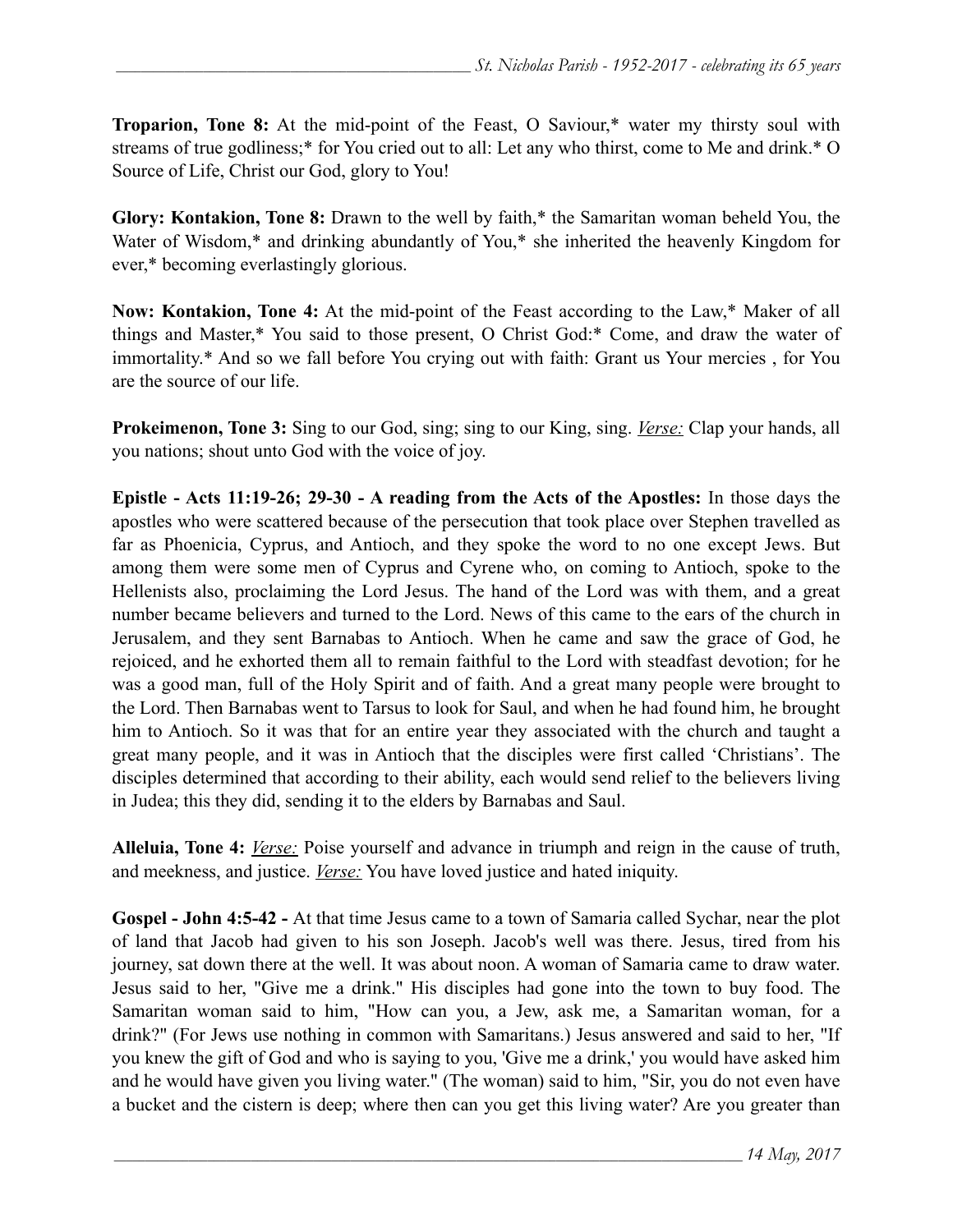our father Jacob, who gave us this cistern and drank from it himself with his children and his flocks?" Jesus answered and said to her, "Everyone who drinks this water will be thirsty again; but whoever drinks the water I shall give will never thirst; the water I shall give will become in him a spring of water welling up to eternal life." The woman said to him, "Sir, give me this water, so that I may not be thirsty or have to keep coming here to draw water." Jesus said to her, "Go call your husband and come back." The woman answered and said to him, "I do not have a husband." Jesus answered her, "You are right in saying, 'I do not have a husband.' For you have had five husbands, and the one you have now is not your husband. What you have said is true." The woman said to him, "Sir, I can see that you are a prophet. Our ancestors worshiped on this mountain; but you people say that the place to worship is in Jerusalem." Jesus said to her, "Believe me, woman, the hour is coming when you will worship the Father neither on this mountain nor in Jerusalem. You people worship what you do not understand; we worship what we understand, because salvation is from the Jews. But the hour is coming, and is now here, when true worshipers will worship the Father in Spirit and truth; and indeed the Father seeks such people to worship him. God is Spirit, and those who worship him must worship in Spirit and truth." The woman said to him, "I know that the Messiah is coming, the one called the Anointed; when he comes, he will tell us everything." Jesus said to her, "I am he, the one who is speaking with you." At that moment his disciples returned, and were amazed that he was talking with a woman, but still no one said, "What are you looking for?" or "Why are you talking with her?" The woman left her water jar and went into the town and said to the people, "Come see a man who told me everything I have done. Could he possibly be the Messiah?" They went out of the town and came to him. Meanwhile, the disciples urged him, "Rabbi, eat." But he said to them, "I have food to eat of which you do not know." So the disciples said to one another, "Could someone have brought him something to eat?" Jesus said to them, "My food is to do the will of the one who sent me and to finish his work. Do you not say, 'In four months the harvest will be here'? I tell you, look up and see the fields ripe for the harvest. The reaper is already receiving his payment and gathering crops for eternal life, so that the sower and reaper can rejoice together. For here the saying is verified that 'One sows and another reaps.' I sent you to reap what you have not worked for; others have done the work, and you are sharing the fruits of their work." Many of the Samaritans of that town began to believe in him because of the word of the woman who testified, "He told me everything I have done." When the Samaritans came to him, they invited him to stay with them; and he stayed there two days. Many more began to believe in him because of his word, and they said to the woman, "We no longer believe because of your word; for we have heard for ourselves, and we know that this is truly the saviour of the world."

*Instead of* **"It is truly..."** *we sing:* **Irmos, Tone 8:** Virginity is alien to mothers and childbearing is foreign to virgins; yet in you, O Mother of God, both of them came together. Therefore we and all the nations of the earth without ceasing magnify you.

**Communion Hymn:** Receive the Body of Christ;\* taste the fountain of immortality.\* Praise the Lord from the heavens; praise Him in the highest.\* Alleluia, alleluia,\* alleluia.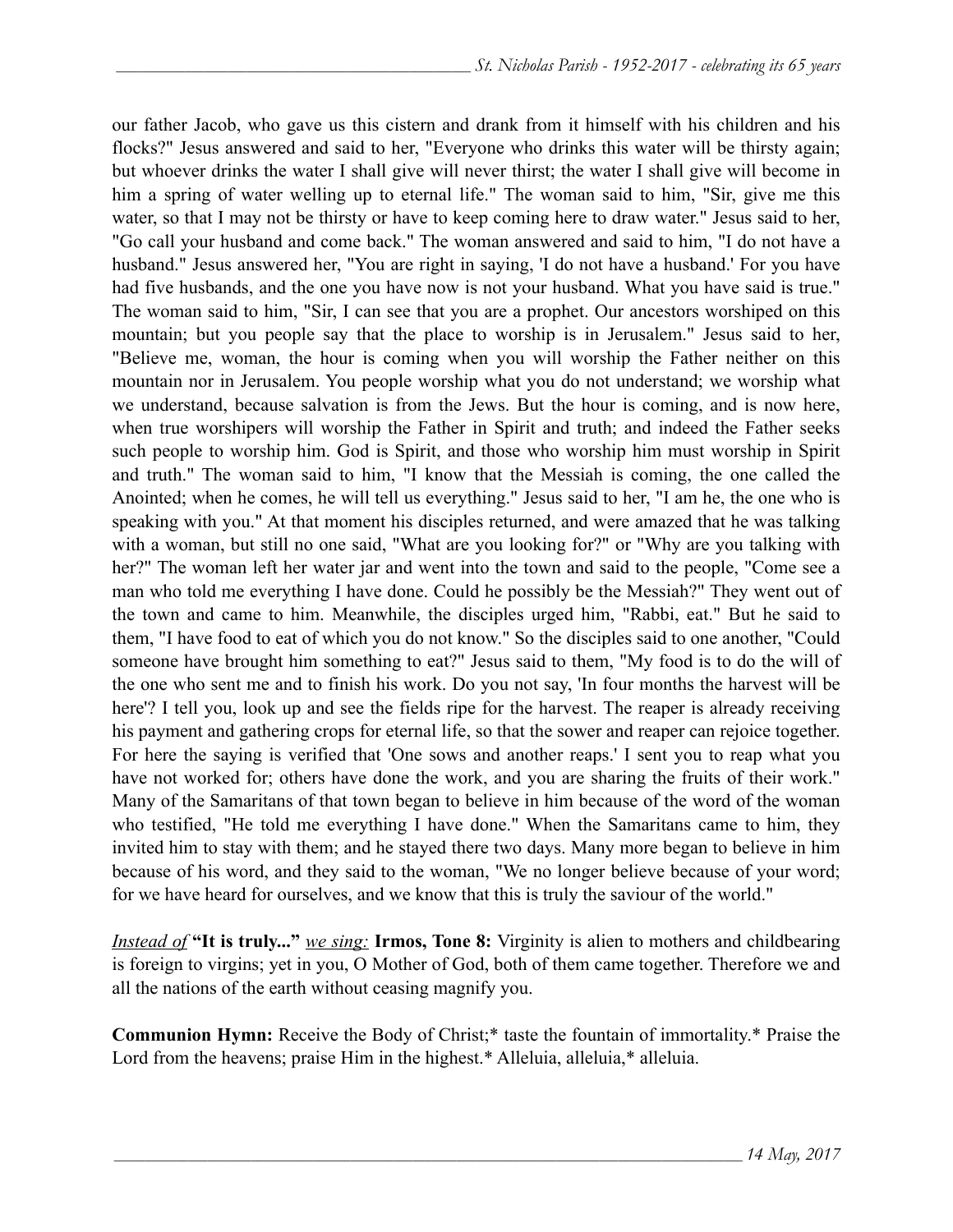*Instead of* **"Blessed is He"** *we sing:* Christ is risen from the dead, trampling death by death, and to those in the tombs giving life *(1x)*.

*Instead of* **"We have seen the true light"** *<u>we sing:</u>* Christ is risen from the dead, trampling death by death, and to those in the tombs giving life *(1x)*.

*Instead of* "Let our mouths be filled" *we sing:* Christ is risen from the dead, trampling death by death, and to those in the tombs giving life *(3x)*.

*Instead of* **"Blessed be the name of the Lord"** *we sing:* Christ is risen from the dead, trampling death by death, and to those in the tombs giving life *(3x)*.

 $\langle \rangle$ 

**Тропар, глас 4:** Світлу про воскресіння розповідь від ангела почувши\* і від прадідного засуду звільнившись,\* Господні учениці, радіючи, казали апостолам:\* Здолано смерть, воскрес Христос Бог,\* що дає світові велику милість.

**Тропар, глас 8:** В переполовення празника спраглу душу мою благочестя напій водами, до всіх бо, Спасе, закликав ти: Спраглий нехай гряде до мене і нехай п'є. Джерело життя нашого, Христе Боже, слава тобі.

**Слава: Кондак, глас 8:** 3 вірою прийшовши на кладязь, самарянка виділа тебе – премудрости воду, якої напившись обильно, царство вишнє унаслідувала повік приснославна.

**І нині: Кондак, глас 4:** В переполовення законного празника, всіх Творче і Владико, до предстоящих глаголав ти, Христе Боже: Прийдіть і зачерпніть воду безсмертя. Тому до тебе припадаємо і вірно кличемо: Щедроти твої даруй нам, бо ти є джерело життя нашого.

**Прокімен, глас 3:** Співайте Богові нашому, співайте; співайте цареві нашому, співайте. *Стих:* Всі народи, заплещіте руками, воскликніть Богові голосом радости.

**Апостол - Дія. 11:19-26; 29-30 - З книги Діянь Святих Апостолів читання:** Тими днями апостоли, що були розсипалися через гоніння з приводу Стефана, досягли аж до Фінікії, Кіпру та й Антіохії, нікому не проповідуючи слова, крім юдеїв. Були ж між ними деякі мужі з Кіпру та з Кирени, які прийшли в Антіохію та промовляли й до греків, благовіствуючи їм Господа Ісуса. Рука Господня була з ними, і велике число було тих, що увірували й навернулись до Господа. Чутка про це дійшла до вух Церкви, що в Єрусалимі, і вони вислали Варнаву в Антіохію. Коли він прийшов і побачив ласку Божу, зрадів і підбадьорив усіх триматися Господа рішучим серцем, бо він був чоловік добрий, повний Святого Духа та віри. І пристало багато людей до Господа. Тоді (Варнава) вирушив у Тарс розшукати Савла і, знайшовши, привів його в Антіохію. Вони збирались цілий рік у церкві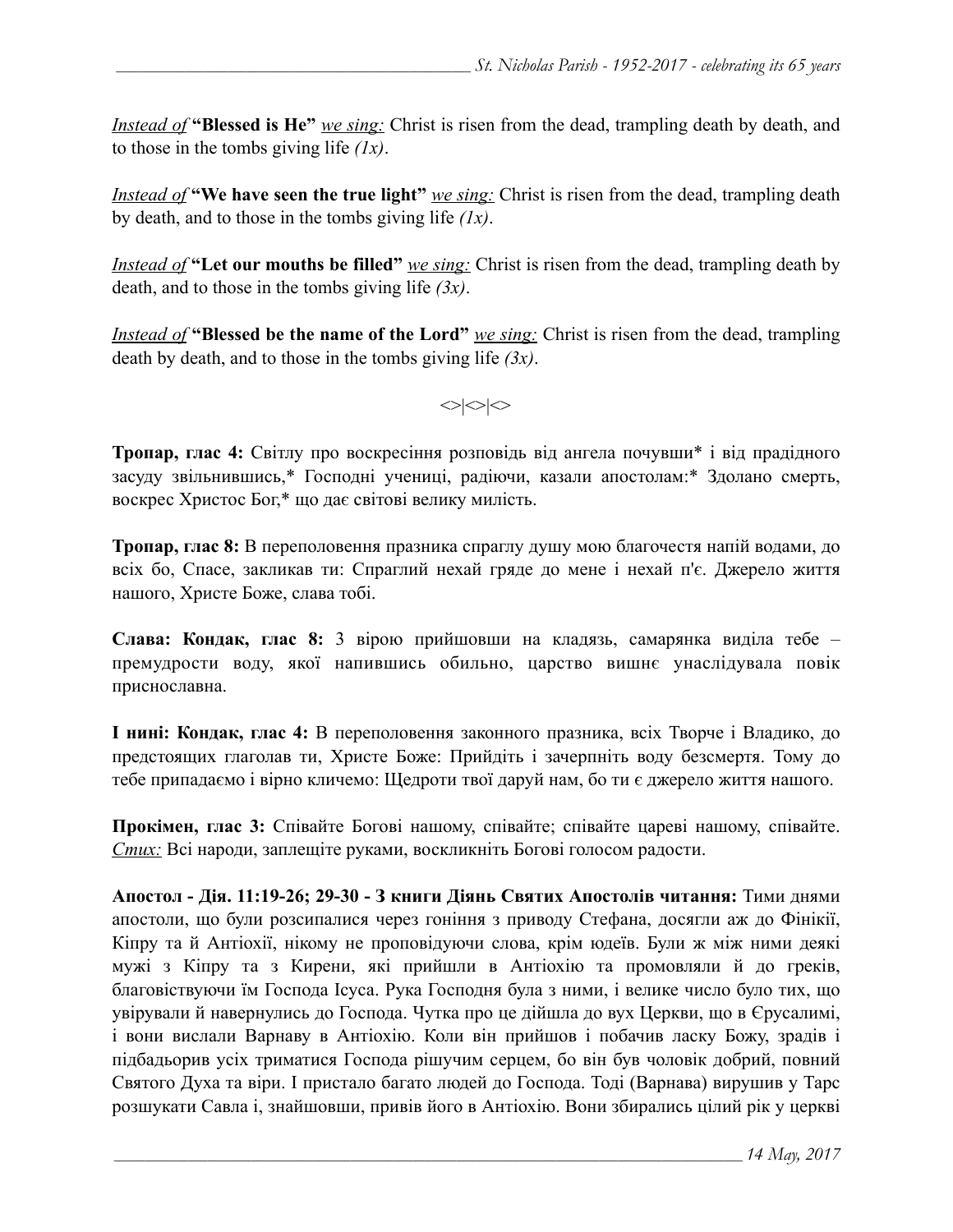й силу людей навчали. В Антіохії вперше учнів називано християнами. Тож учні, кожний з них по спромозі, ухвалили послати братам, що жили в і Юдеї, допомогу; що й зробили, пославши її старшим через руки Варнави і Савла.

**Алилуя, глас 4:** *Стих:* Натягни лук і успівай, і царюй, істини ради і лагідности, і справедливости. *Стих:* Возлюбив ти правду і возненавидів ти беззаконня.

**Євангеліє - Іван 4:5-42 -** У той час прибув Ісус до одного міста в Самарії, яке називається Сихар, неподалеку поля, наданого Яковом синові своєму Йосифові. Там і криниця Яковова була. Натомився з дороги Ісус, тож і присів біля криниці; було ж під шосту годину. Надходить же жінка з Самарії води взяти. Ісус до неї каже: «Дай мені напитися.» Учні ж його пішли були до міста харчів купити. Отож каже до нього жінка самарянка: «Юдей єси, а просиш напитися в мене, жінки самарянки?» Не мають бо зносин юдеї з самарянами. Ісус у відповідь сказав до неї: «Була б ти відала про дар Божий, і хто той, що каже тобі: Дай мені напитися, то попросила б сама в нього, а він дав би тобі води живої.» Мовить до нього жінка: «Ти й зачерпнути не маєш чим, пане, а й криниця глибока, – то звідкіля б у тебе вода жива? Чи більший ти за батька нашого Якова, що дав нам криницю оцю, і сам пив з неї, а й сини його ще й товар його?» А Ісус їй у відповідь: «Кожен, хто оту воду п'є, знову захоче пити. Той же, хто нап'ється води, якої дам йому я, – не матиме спраги повіки. Вода бо, що дам йому я, стане в ньому джерелом такої води, яка струмує в життя вічне.» Говорить до нього жінка: «То дай мені, пане, тієї води, щоб не мала я більше вже спраги та й не ходила сюди черпати.» «Піди ж, – мовить до неї, – позви чоловіка свого та й повертайся сюди.» Озвалася жінка та й каже йому: «Нема в мене чоловіка.» «Добре єси мовила – відрік їй, – Не маю чоловіка! П'ятьох бо мала єси чоловіків, та й той, що тепер у тебе, – не чоловік він тобі. Правду мовила єси. А жінка й каже до нього: «Бачу, пане, – пророк ти. Батьки наші на оцій горі поклонялися, ви ж говорите – в Єрусалимі, мовляв, місце, де поклонятися треба.» Ісус до неї: «Повір мені, жінко, – час надходить, коли ані на оцій горі, ані в Єрусалимі будете ви поклонятись Отцеві. Поклоняєтесь ви, не знавши кому. А ми поклоняємося, знавши кому. Від юдеїв бо й спасіння. Та надійде час, – ба, вже й тепер він, – що справжні поклонники Отцеві кланятимуться у дусі й правді. А таких поклонників і шукає собі Отець. Бог – Дух. Ті, що йому поклоняються, повинні у дусі й правді поклонятися.» Жінка й каже до нього: «Відаю, що має прийти Месія, чи то Христос. А прийде, то все і звістить нам.» А Ісус їй: «То я, що говорю з тобою.» Тоді надійшли його учні і дивувалися, що розмовляє він з жінкою. Не спитав, однак, ані один: «Чого хочеш від неї, або: Чому розмовляєш із нею.» Жінка ж покинула свій глечик, побігла в місто та й каже людям: «Ідіть но і подивіться на чоловіка, що сказав мені все, що я робила. Чи, бува, не Христос він?» І вийшли з міста й подалися до нього. А учні тим часом заходилися просити його, кажучи: «Їж лишень, Учителю.» Він же їм: «Їстиму я їжу, незнану вам.» Учні тоді заговорили один до одного: «Може хтось йому приніс їсти?» «Їжа моя, – каже до них Ісус, – волю чинити того, хто послав мене, і діло його вивершити. Чи ви ж не кажете: «Ще чотири місяці, і жнива настануть. А я вам кажу: Підведіть очі ваші та й погляньте на ниви, – вони вже для жнив доспіли. Вже і жнець бере свою нагороду, плоди збирає для життя вічного, – щоб сіяч із женцем укупі раділи. Правильна й приказка до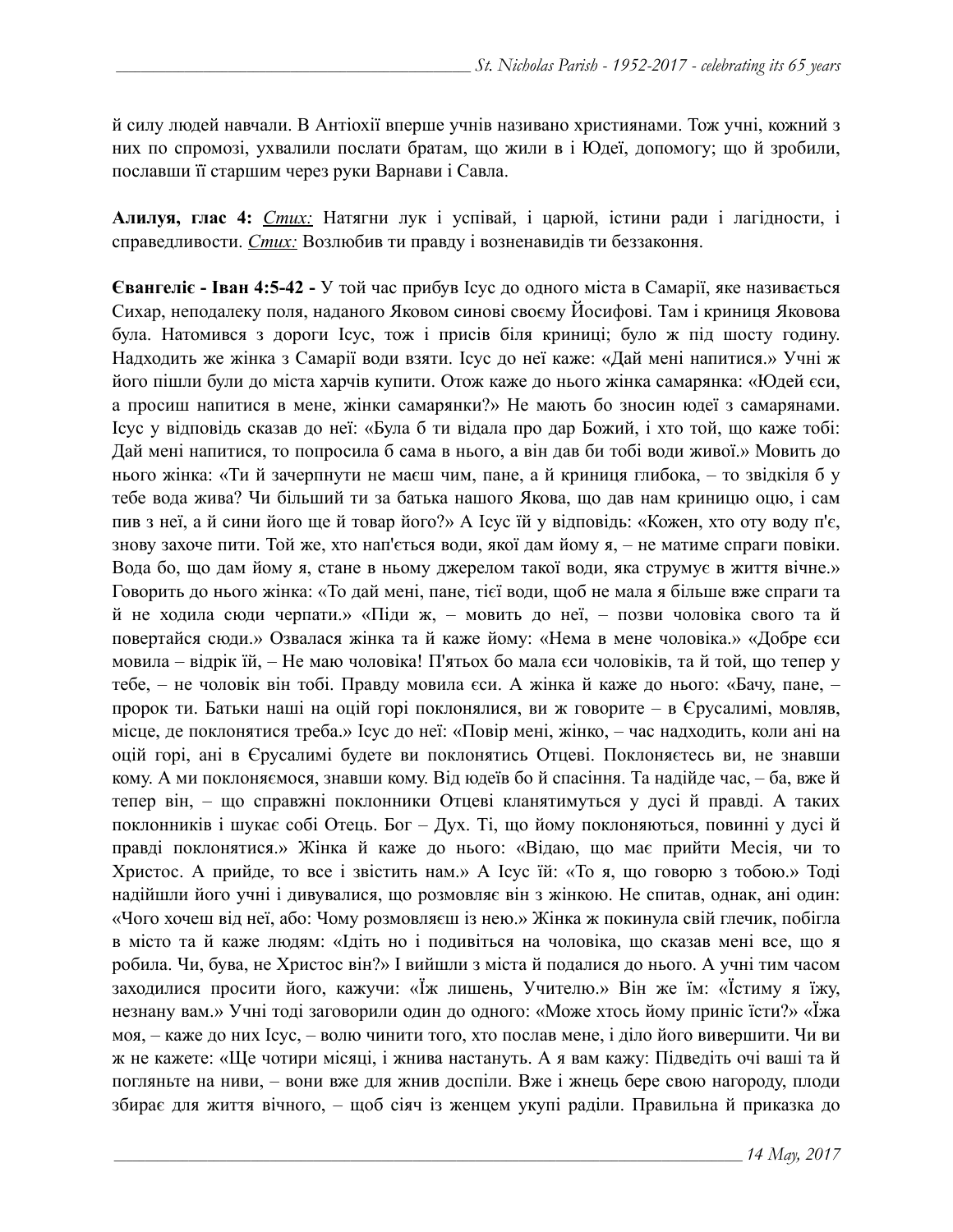цього: Один сіє, а жне хтось інакший. Послав же і я вас те жати, коло чого ви не трудилися. Інші трудилися, ви ж у їхню працю вступили.» Численні ж самаряни з того міста увірували в нього з-за слів жінки, яка посвідчила: «Сказав мені все, що я робила». Тож коли прийшли до нього самаряни, то просили, щоб лишився в них. Він і лишився на два дні там. Та й багато більше увірували з-за його слова. Жінці ж вони сказали: «Віруємо не з-за самого твого оповідання – самі бо чули й знаємо, що направду він – світу Спаситель.»

*Замість* **"Достойно..."** *ми співаємо:* **Ірмос, глас 8:** Чуже матерям дівство і чудне дівам дітородження. На тобі, Богородице, обоє довершилося. Тому тебе ми, всі племена землі, безустанно величаємо.

**Причасний:** Тіло Христове прийміть,\* джерела безсмертного споживіть. Хваліте Господа з небес,\* хваліте Його на висотах. Алилуя, aлилуя, aлилуя!

*Замість* **"Благословен, хто йде в ім'я Господнє"** *співаємо:* Христос воскрес із мертвих, смертю смерть подолав, і тим, що в гробах, життя дарував *(1x)*.

*Замість* **"Ми бачили світло істинне"** *співаємо:* Христос воскрес із мертвих, смертю смерть подолав, і тим, що в гробах, життя дарував *(1x)*.

*Замість* **"Нехай сповняться"** *співаємо:* Христос воскрес із мертвих, смертю смерть подолав, і тим, що в гробах, життя дарував *(3x)*.

*Замість* **"Будь ім'я Господнє"** *співаємо:* Христос воскрес із мертвих, смертю смерть подолав, і тим, що в гробах, життя дарував *(3x)*.

# ANNOUNCEMENTS

- ✦**HAPPY MOTHER'S DAY:** On the occasion of Mother's Day, best wishes go to all our mothers: good health, long life and the Lord's choicest blessings. May the Holy Mother of God guard and protect you. Many Happy and Blessed Years!
- ✦**MOTHER'S DAY CONCERT:** Sunday, May 14 at 7PM at the Ukrainian Cultural centre.
- ✦**ISLAND CATHOLIC SCHOOLS** will be accepting applications for the following positions:
	- · Full-time Administrative Assistant, St. Joseph's School, Victoria
	- · Full-time Math Teacher, St. Andrew's Regional High School
	- · Temporary Early Childhood Educator, St. Joseph's School, Victoria
	- · Temporary Out of School Care Worker, St. Joseph's School, Chemainus

Application forms  $\&$  job details posted on <http://cisdv.bc.ca/employment-opportunities.php>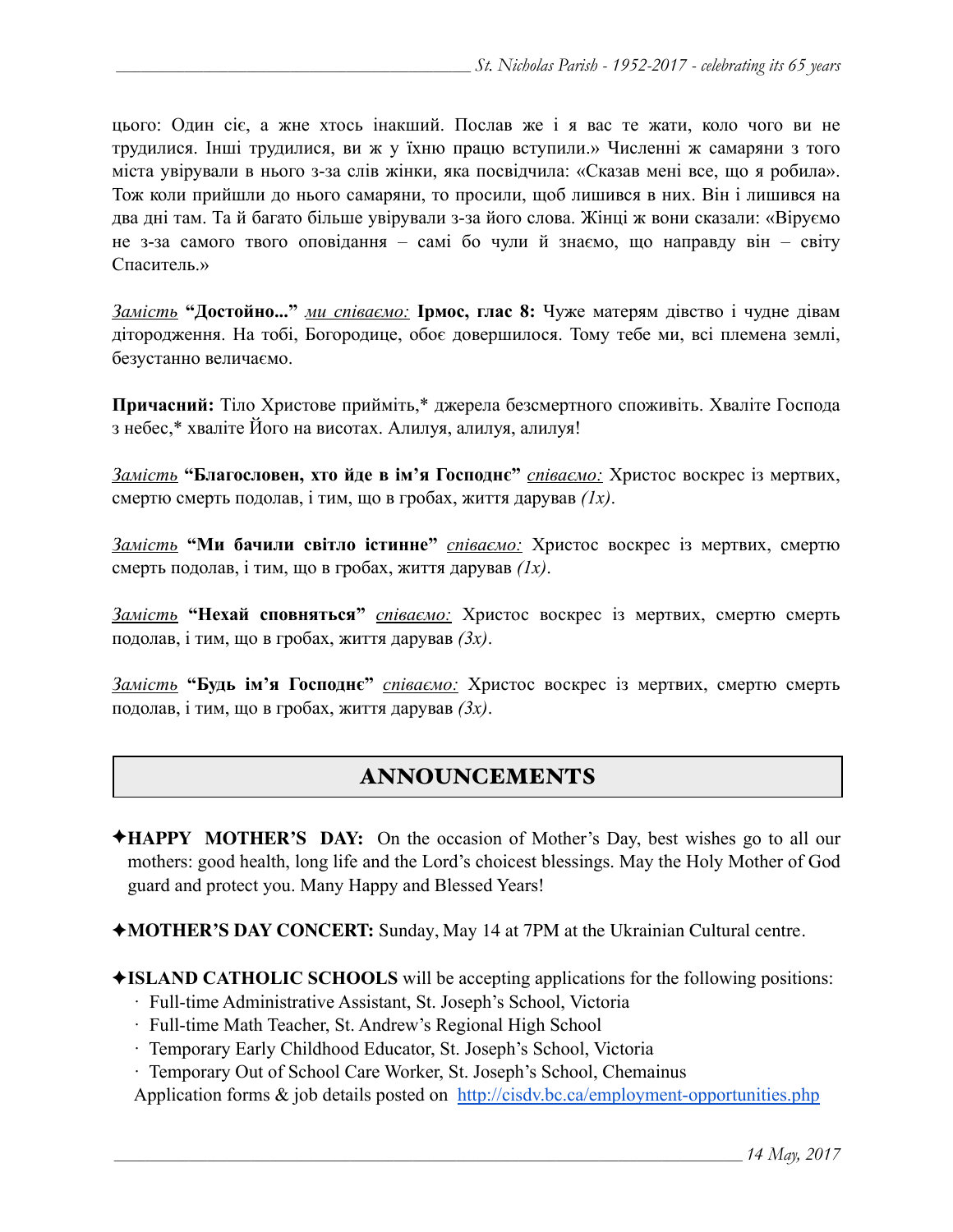- ✦**HAPPY BIRTHDAY** to all those who celebrated their birthdays this past week. May the Lord Our God continue to bless you abundantly and the Holy Mother of God protects you at all times. Многая Літа – Христос Воскрес!
- ✦**PILGRIMAGE TO THE HOLY LAND:** October 12-24, 2017. Walk in the footsteps of Jesus; an unforgettable experience with Fr, Joe Ostopowich, Sr. Angelica SSMI, brother & sister pilgrims. For details and price call Myrna Arychuk at 604.617.7200
- ✦**PARISH CALENDAR OF BIRTHDAYS & ANNIVERSARIES:** If you would like to be included in our Parish Calendar of Birthday and Anniversary celebrations, please put date in our calendar located at the church vestibule. Each week, we will list the names in our parish bulletin so we can celebrate these happy occasions together!
- ✦**PRAYER REQUEST:** Please keep in your prayers members of our parish, our family and friends who are ailing, in hospitals, nursing homes and those who are not able to join actively in their community.
- ✦**TRAVELING ICON:** Anyone interested in gracing their home with Christ The Teacher Icon can call Darlene DeMerchant at 250.727.3837
- ✦**JOIN OUR CHOIR:** Do you enjoy singing? Please consider joining our St Nicholas Parish Choir and remember that we ALWAYS looking for new members! Contact Motria Koropecky for details at 250.658.3051
- ✦**CATECHISM ANNOUNCEMENT:** "*And they were bringing to Him also the infants, in order that He may be touching them; but after the disciples saw it, they rebuked them. But Jesus called them to Himself and said, Let alone the little children to come to Me, and cease hindering them; for of such is the kingdom of God*." We are happy to welcome all children to our St. Nicholas The Wonderworker catechism program. Weekly classes are scheduled Sunday morning during Divine Liturgy. We want your children to learn more about their Catholic faith, sacred scripture, feast days, and religious practices and customs of the Ukrainian Catholic church. If you have any questions, please do not hesitate to contact Marian Chalifoux at 250.507.1005
- ✦**THRIFTY'S PRE-PAID FOOD CARDS** We all have to buy groceries. Why not have 6% of it returned back to the church at no extra charge! Cards are available in \$100, \$200, and \$500 denominations. Talk to Alec after today's liturgy to pre- order your cards. We need to sell A LOT of them! We encourage you to consider purchasing them for yourselves as gifts too.
- ✦**SUNDAY COFFEE VOLUNTEERS** act as hosts and serve light refreshments following the Sunday morning Divine Liturgy, providing an opportunity for the faithful to socialize with friends and visitors following their shared worship experience. We thank all of our parishioners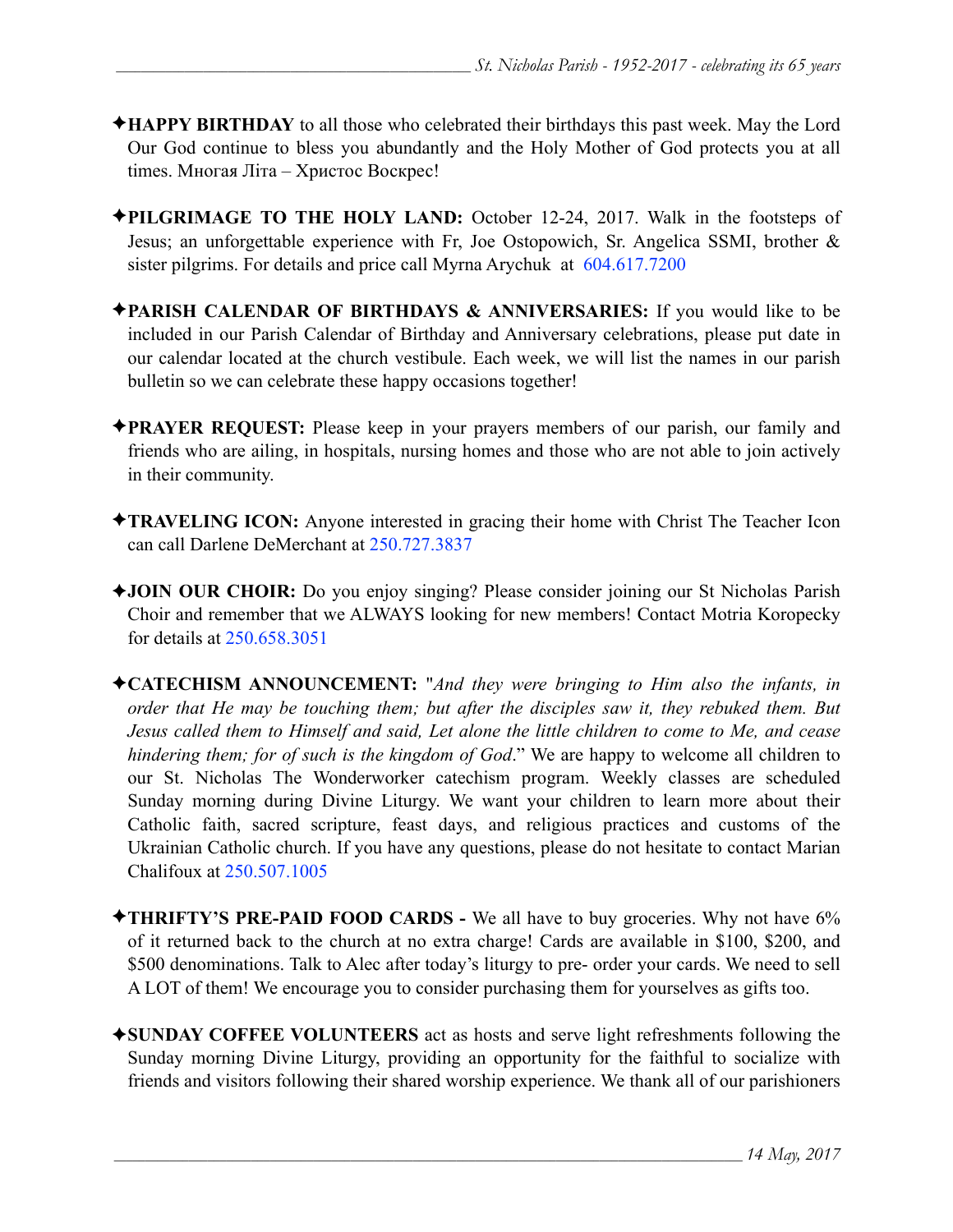who kind volunteer to serve refreshments. Whether you are new to the Parish, or are a longtime members, please join us for coffee.

- ◆**BE A STEWARD:** Have you ever wondered what more can you do to help our parish? Here are some suggestions: **Steward** of property security; **Steward** of grounds cleaning; **Steward** of cleaning church; **Steward** of church linen; **Steward** of outreach; **Steward** of caring; **Steward** of prayer; **Steward** of service. Quite often, our homebound or senior members, once active in their younger years, want to find purpose in their senior years. It's not only about doing but about "BEING" present to others. Contact Fr. Yuriy **OR** Darlene DeMerchant for more information. You will be amazed how "BEING" can make a difference.
- ✦**MAY 7, SUNDAY DONATIONS:** Coffee: \$40.55; Vigil lights: \$18.25; Loose collection: \$65.00; Envelope collection: \$630.00; Pre-authorized payments May 1 to May 7: \$430.00

# CAMP SAINT VOLODYMYR; AUGUST 20-27

## MARK YOUR CALENDARS

 The purpose of camp is to provide an opportunity for youth to experience God through nature and the companionship of others. Children will experience Ukrainian language and culture during camp along with games, religious activities, hikes, sports, arts and crafts, camp fires, water activities and other summer camp activities. This marks the 34<sup>th</sup> year of our Ukrainian Catholic Summer Camp. Camp will take place in Kelowna at the OAC facility. Camp offers a wide range of activities for campers aged 7-15 (as of December 31, 2017). Registration will be available online via Eventbrite "Camp St. Volodymyr BC 2017." Early bird registration Ends July 6, 2017.

## WAYS TO HELP

**VOLUNTEER:** Camp St. Volodymyr is a nonprofit camp, run on a volunteer basis. If you are interested in helping at this year's camp as a counsellor, chef, arts & crafts or cultural coordinator please contact Jennifer. Applications forms for counsellors are due May 15, 2017. All volunteers will be subject to a criminal records check and must sign the camp code of conduct.

**DONATE:** We are always happy to accept food donations of vegetables, fruits, cereals, and treats for children such as cakes, cookies, as well as monetary donations. Tax receipts can be issued with donations of \$25 or more.

## **TO REGISTER:**

[https://www.eventbrite.com/e/camp-st-volodymyr-bc-2017-tickets-32623288133?](https://www.eventbrite.com/e/camp-st-volodymyr-bc-2017-tickets-32623288133?aff=utm_source%3Deb_email%26utm_medium%3Demail%26utm_campaign%3Dnew_event_email&utm_term=eventurl_text) [aff=utm\\_source%3Deb\\_email%26utm\\_medium%3Demail%26utm\\_campaign%3Dnew\\_event\\_e](https://www.eventbrite.com/e/camp-st-volodymyr-bc-2017-tickets-32623288133?aff=utm_source%3Deb_email%26utm_medium%3Demail%26utm_campaign%3Dnew_event_email&utm_term=eventurl_text) [mail&utm\\_term=eventurl\\_text](https://www.eventbrite.com/e/camp-st-volodymyr-bc-2017-tickets-32623288133?aff=utm_source%3Deb_email%26utm_medium%3Demail%26utm_campaign%3Dnew_event_email&utm_term=eventurl_text)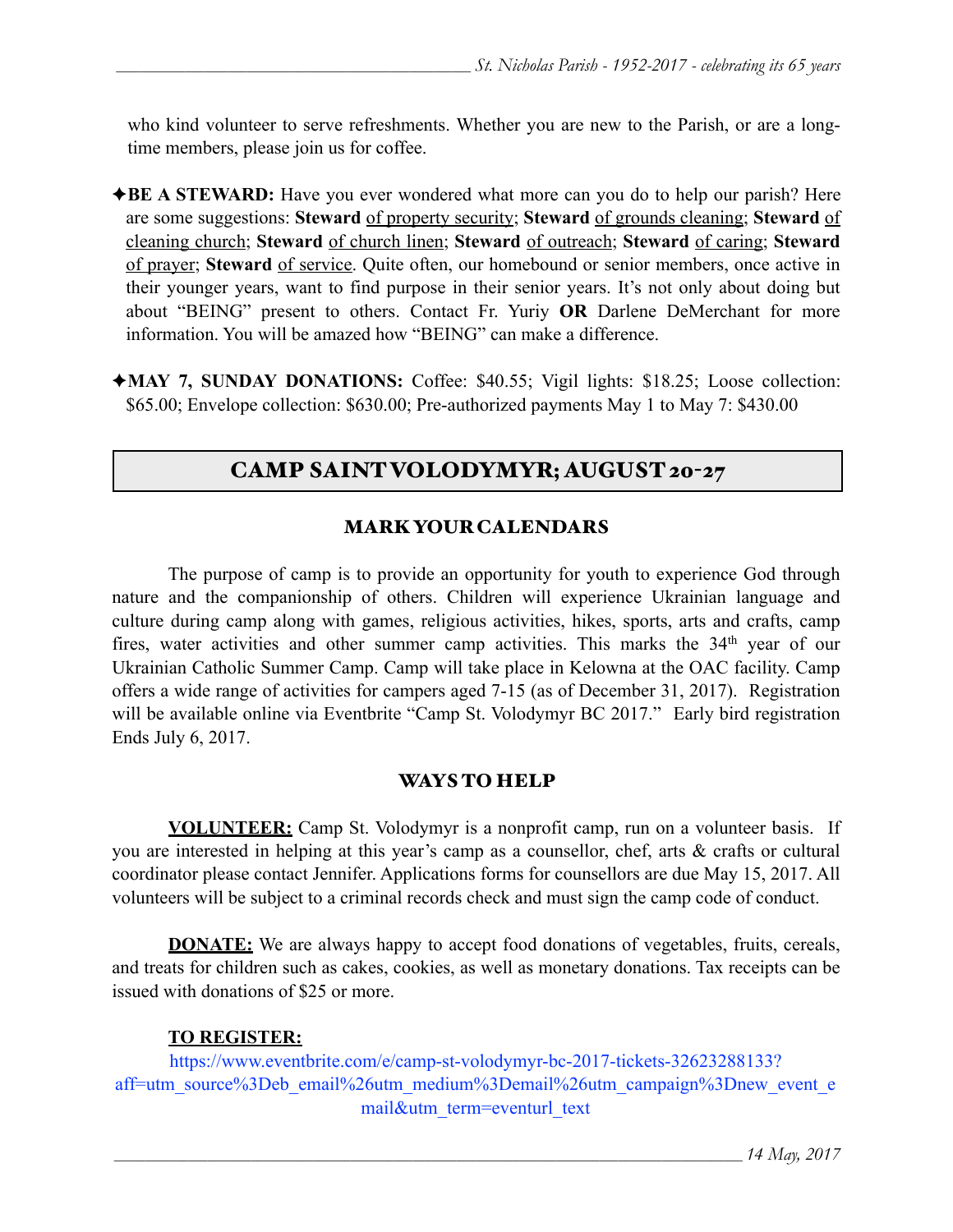# MISSION DAYS - ДЕКАДАМІСІЙНОСТІ



#### **Thursday, May 25 - Sunday, June 4 Mission Days - A Ten Day Journey**

 *"Go, therefore, and make disciples of all nations, baptizing them in the name of the Father, and of the Son, and of the holy Spirit," Mt. 28.19* 

 Dear parishioners, you are invited to embark an extraordinary pilgrimage that will last for ten days - from the Ascension (May 25) to the Pentecost (June 4). During this time the attention of our entire Church will be towards our common vocation as "missionaries," that is to say a community ready to share God's Word of salvation with others.

 We read in the Mission Days Guidebook: "By taking an active role in the spiritual efforts of these ten Mission Days, we are called to better understand that, by their very nature, our parish communities and families (domestic churches) have a *missionary* character. This missionary spirit is a consequence of the gift of our Baptism, by virtue of which we, as Christians, take upon ourselves the responsibility to *believe, live, serve, and share* the witness of our faith in Christ, not just among our family members, but with our neighbours, wherever we may live."

 Let our entire parish community gather on May 25, the feast of the Ascension of the Lord, in our church to begin this pilgrimage together.

**Introduction** - *Thursday, May 25:* **Feast of the Ascension** - 9am - Divine Liturgy

**1st Day** - *Friday, May 26:* **A Divine Love that Brings Joy** - 9am - Divine Liturgy

**2nd Day** - *Saturday, May 27:* **Liberation from Sin** - 10am - Divine Liturgy

**3rd Day** - *Sunday, May 28:* **God is With Us - We Belong to God** - 10am - Divine Liturgy

**4th Day** - *Monday, May 29:* **Branches that Bear Fruit** - 9am - Divine Liturgy

**5th Day** - *Tuesday, May 30:* **Where to Look for Truth?** - 9am - Divine Liturgy

**6th Day** - *Wednesday, May 31:* **Personal Responsibility** - 9am - Divine Liturgy

**7th Day** - *Thursday, June 1:* **Community of Prayer** - 9am - Divine Liturgy

**8th Day** - *Friday, June 2:* **Serving Those in Need** - 9am - Divine Liturgy

**9th Day** - *Saturday, June 3:* **"Tend my sheep!"** - 10am - Divine Liturgy

**10th Day** - *Sunday, June 4:* **Our Mission: to Carry the Holy Spirit to Others…** - 10am - Divine Liturgy

 If you cannot participate in the Mission Days during these 10 days days you can make this pilgrimage at home with you family. Dedicate 5-10 min of your time during these 10 days for praying with the "Mission Days Guidebook". Please let Fr. Yuriy know if you would like to have an electronic version of the booklet.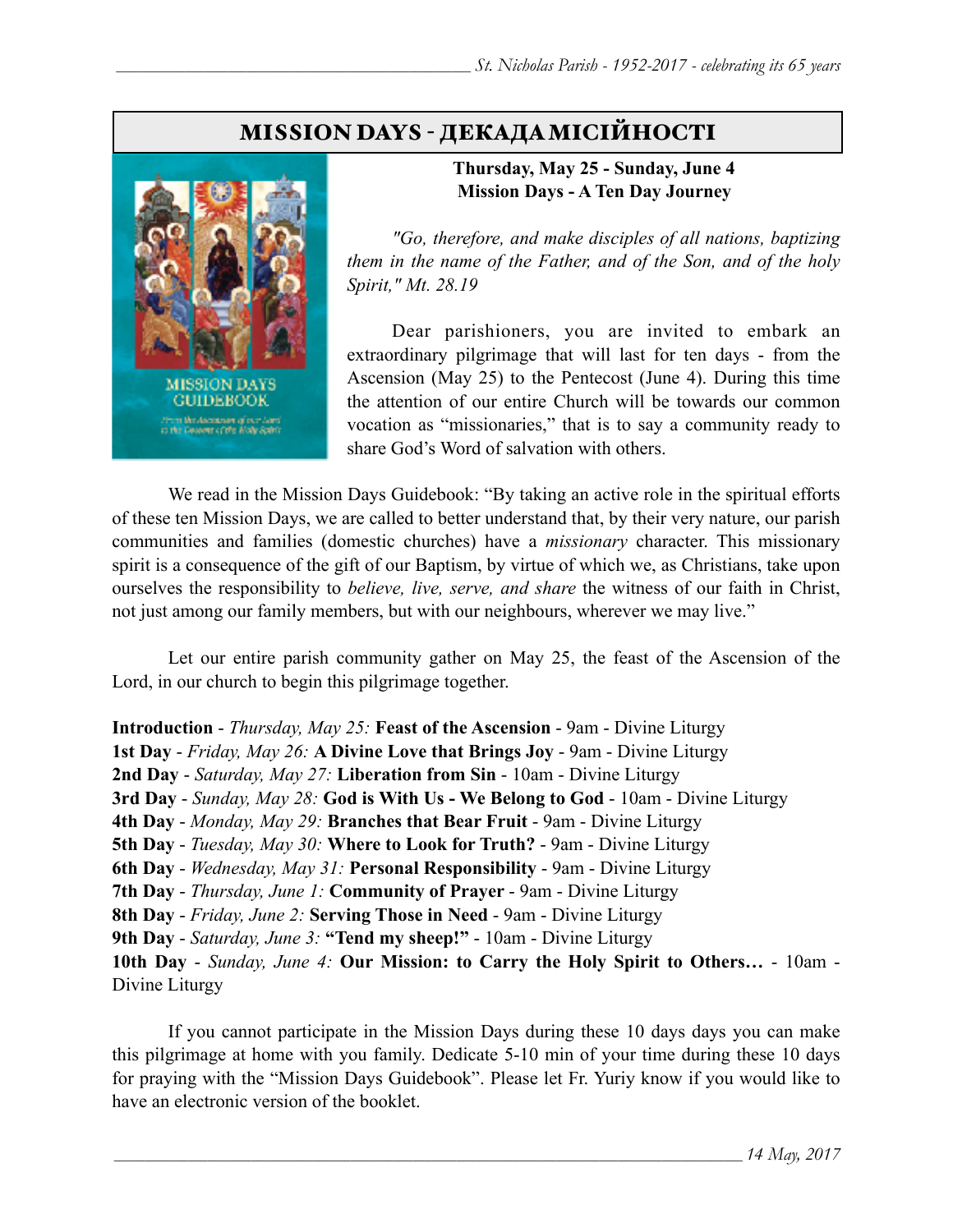## NEWS

## Tw0 key takeaways from the Pope's TED talk

 (The Conversation) Pope Francis recently gave a talk at the TED international conference, which brings in influential speakers.

 The talk - a surprise for all in the audience - recapitulated the key themes of the Argentinian pope's view of the human person: We are all related and interconnected; scientific and technological progress must not be disconnected from social justice and care for the neighbor; and that the world needs tenderness.

 There are two essential elements of this talk that are important to understand: the message of the pope and his use of the media.

#### **Emphasizing Catholic social teaching**

 The message of the pope delivered in non-theological language for a larger audience comes at a time of extreme individualization of our lives. What the pope focused on is the Catholic social teaching of the "common good."

The principle of common good, as described by the Vatican, indicates "the sum total of social conditions which allow people, either as groups or as individuals, to reach their fulfillment more fully and more easily." This principle proposes a society "that wishes and intends to remain at the service of the human being at every level," to have its primary goal in the "good of all people and of the whole person." For the human person cannot find fulfillment in himself, that is, apart from the fact that he exists "with" others and "for" others.

But the pope is not delivering a partisan message, distinguishing between liberal and conservative Catholics. In fact, he is not even distinguishing between Catholics and the others.

 The erosion of the idea of "common good" is arguably one of the effects of citizens having been reduced to consumers. This has caused many divisions between Catholics in the Western world: a rift not just around "life issues" (particularly the politics of abortion), but also around the relations between government and the economy.

In recent times, many Catholic politicians, economists and businessmen have embraced a view of the economy that is dogmatic about the sovereignty of the free market. But this is not the Catholic view of the economy.

 What Pope Francis said in his TED talk is very different from the temptations to turn Catholicism into another version of the "prosperity Gospel," the belief that God grants health and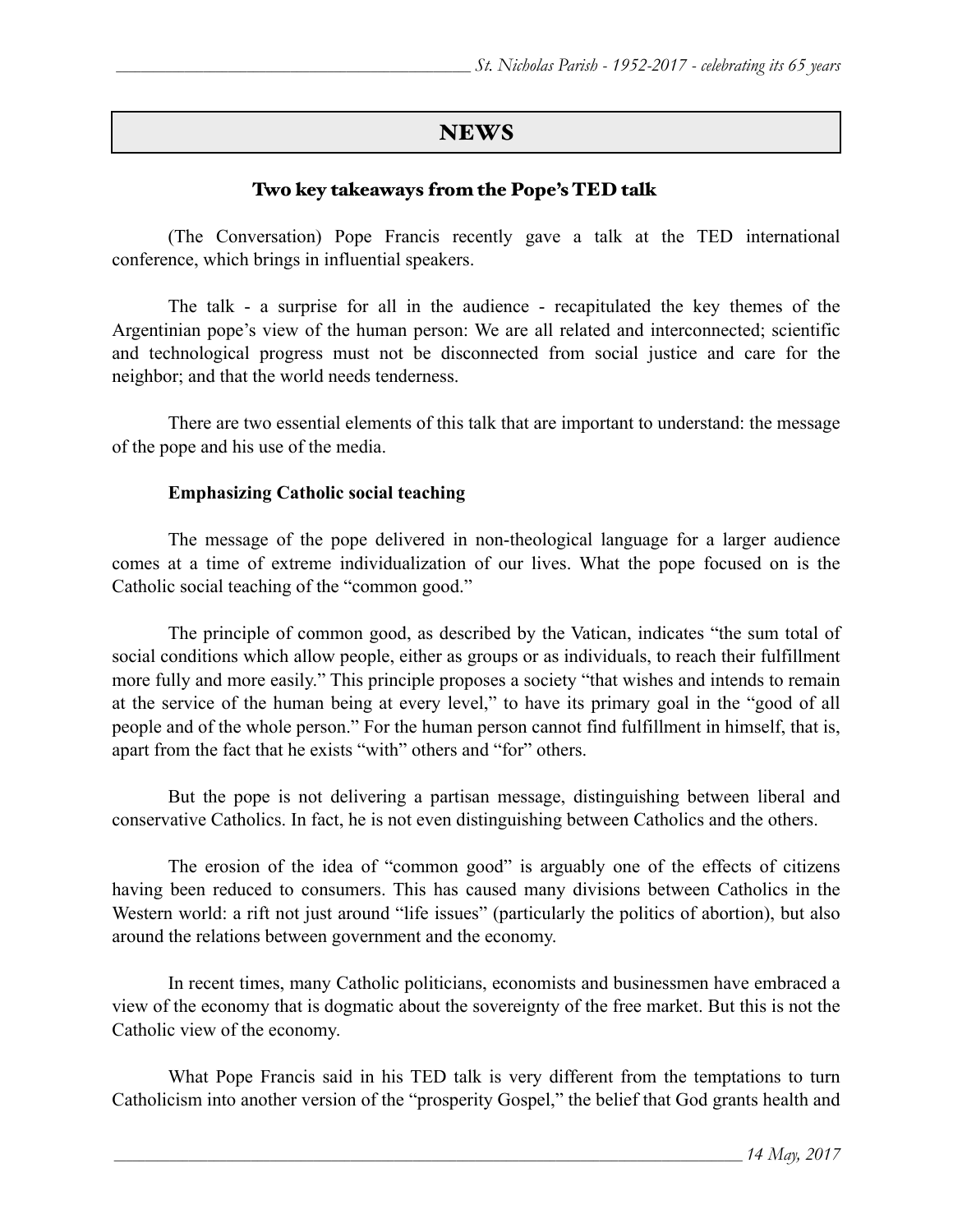wealth to those with the right kind of faith. This is a temptation among many Catholics. H e said, "As I meet or lend an ear to those who are sick, to the migrants who face terrible hardships in search of a brighter future, to prison inmates who carry a hell of pain inside their hearts, and to those, many of them young, who cannot find a job, I often find myself wondering: 'Why them and not me?'."

#### **Placing the message in context through media**

The second element worth highlighting is Pope Francis' use of modern communication media. There is no doubt that the internet and social media have changed the way many Catholics interact with the world. If the Protestant Reformation in the 16th century succeeded, it was also thanks to the new invention of the printing press.

Religion in the 21st-century global world has changed also thanks to the internet and social media. It has made believers more connected between themselves and at the same time more isolated.

All this takes the religious message out of context. What we say and write online tends to be made for a virtual, impersonal sphere: It does not consider the impact on real people. This happens often also for religious messages, especially in light of the success of religious and Catholic blogs. A self-proclaimed Catholic blog like "Church Militant" is an example of vitriol projected on other believers.

The pope's novelty, therefore, is not just about the social and existential world he comes from: Buenos Aires of the slums, a capital of the Southern Hemisphere where devotional religion and secularism coexist, instead of Catholic Poland (John Paul II) or Bavaria (Benedict XVI).

It is also about recontextualizing the whole social message of Catholicism in a world where religion is often perceived more about abstract values than about everyday concerns of our fellow human beings.

 Francis' emphasis on the importance to consider the real lives of real people has many implications for the Catholic Church at many levels.

*www.ncronline.org*

# YOU ARE INVITED

Dear Friends,

You are cordially invited to attend **an International Workshop on "Practical Issues in the University-Level Teaching of Ukrainian"**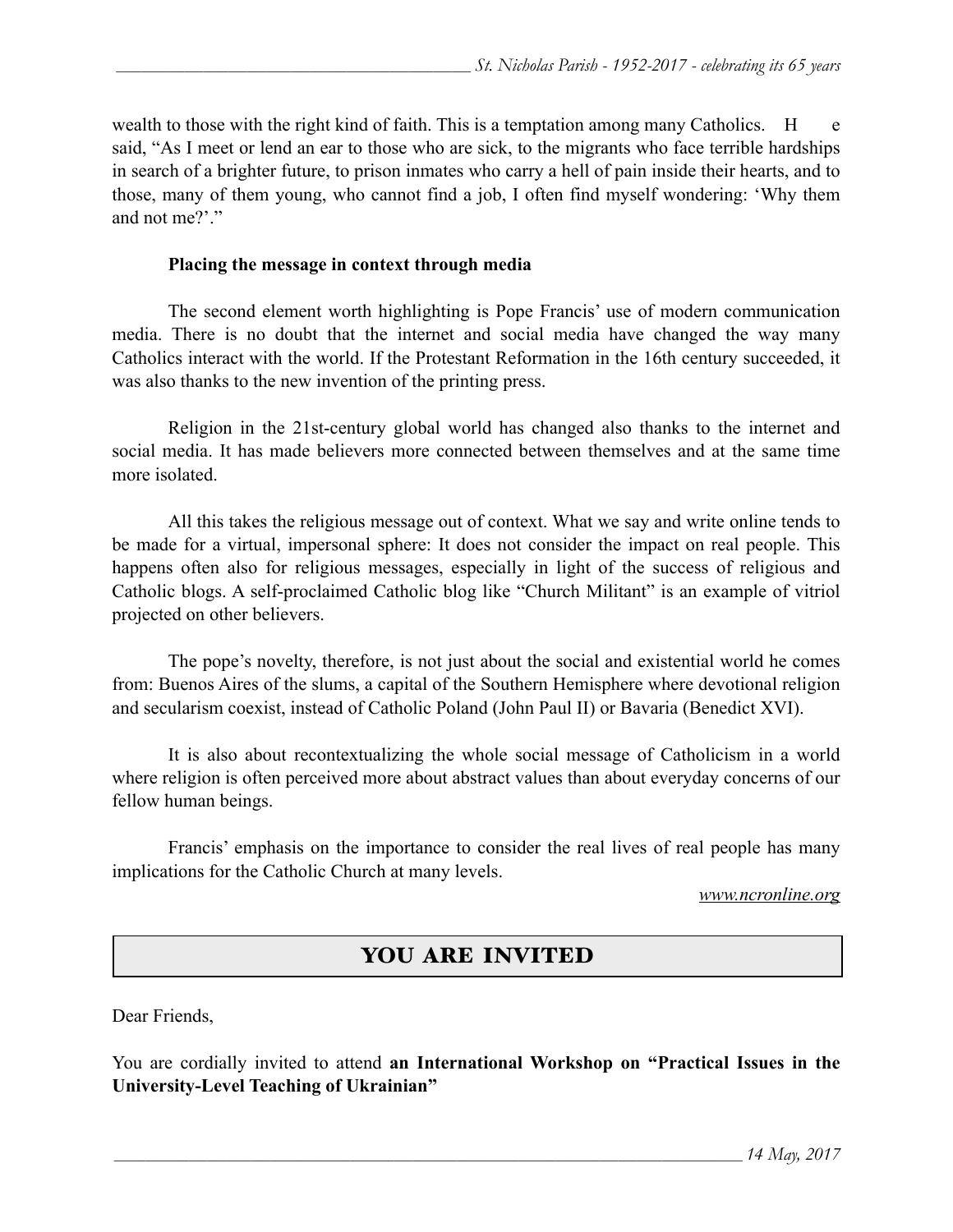17 May 2017, University of Victoria, David Strong Building, Room C130

Please note: We expect that the round table (2-3 pm) and Panel III (3:10-4:30pm) will be of greater interest to the general audience than more specialist-oriented Panels I and II. However, you are welcome to attend any and all panels.

10:00pm: Welcome and Introductions

10:10–11:30am: Panel I

Alla Nedashkivska (University of Alberta), "Digital Innovation in the Ukrainian Language Classroom: Online Resources and New Models"

Roman Ivashkiv (University of Illinois), "Using Technology to Cope with a 'Mixed-Ability' Classroom"

Iryna Konstantiuk (University of Manitoba), "Introductory Ukrainian Online"

11:30–11:40am: Coffee Break

11:40–1:00pm: Panel II

Oksana Lutsyshyna (University of Texas), "The Use of Collaborative Projects and Practices for Teaching Intermediate Ukrainian: Exploring Collective Writing and Embedded Reading"

Oleksandra Wallo (University of Kansas), "Teaching Ukrainian Grammar through Processing Instruction"

Laada Bilaniuk (University of Washington), "Lexical Outsourcing: English Borrowings in Ukrainian"

1:00–2:00pm: Lunch Break (lunch provided for paper-givers)

2:00–3:00pm: Round Table on "The Current State of Ukrainian-Language Instruction in North American Academia" (all nine participants)

3:00–3:10pm: Coffee Break

3:10–4:30: Panel III

Volodymyr Dibrova (Harvard University), "More Than a Teacher: Ukrainian Language Instructor as a Cultural Ambassador"